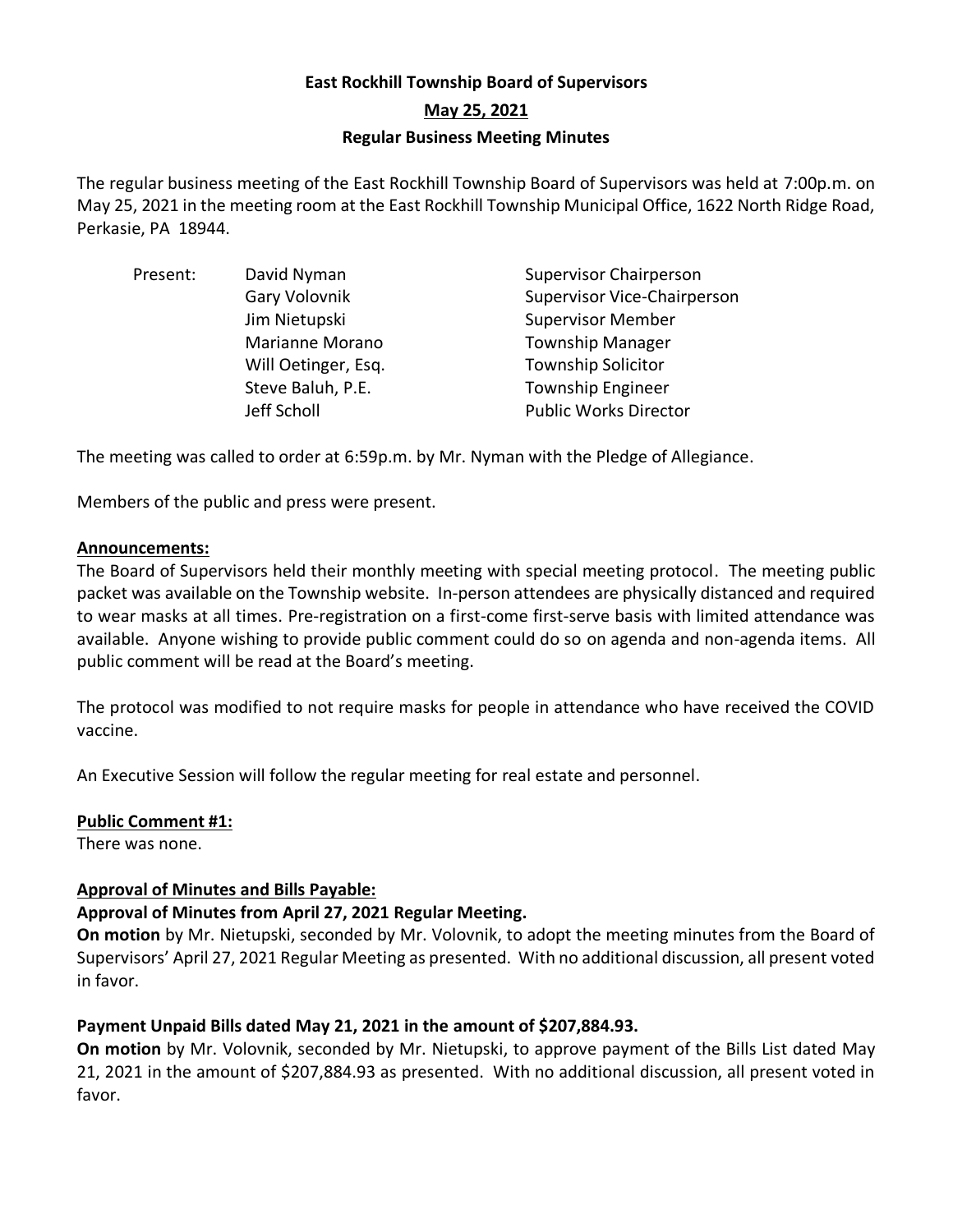East Rockhill Township Board of Supervisors May 25, 2021 Minutes P a g e | 2 of 4

#### **Township Manager's Report: Marianne Morano**

**Pines of Pennridge Fence Deed Restriction.** Property owner Marie Seternus and prior owner Paul Seternus, 712 Campus Drive were present to request deed restriction relief to install a six feet high solid vinyl privacy fence in the rear yard where split rail 2 or 3 rails with wire mesh backing and privacy fencing 6 feet to 8 feet high panels within 16 feet of rear foundation walls is only permitted. The request was made to minimize impact of an adjoining property owner. It was reiterated that parcels with the same deed restriction could still oppose the fence by filing a complaint and enforcing the deed restriction which could result in the fence being removed. General discussion was opposition to setting a precedent by allowing a privacy fence in the rear yard. Two adjoining property owners contacted Township staff opposing the fence in the storm water easement and requested it be installed similar to adjoining properties 6 feet from the rear property line. In response to the property owner believing a neighbor had poisoned their dog, Chief Dickinson, Jr. stated the Police need to be contacted so a record can be made and recommended installing security cameras.

**On motion** by Mr. Volovnik, seconded by Mr. Nietupski, to grant Township relief from the fence deed restriction at 712 Campus Drive parcel 12-029-157 contingent on the fence being 4 ½ feet high specrail aluminum fence as approved for previous relief requests, compliance with the Zoning Ordinance, requestor securing any and all other approvals and proceeding at their own risk. With no additional discussion, all present voted in favor.

#### **Zoning Permit Fee Waiver Request**

**On motion** by Mr. Nyman, seconded by Mr. Volovnik, approving a requested zoning fee waiver for the Pennridge School District's Class of 2021 prom celebration firework display in the amount of \$500.00. With no additional discussion, the motion passed 2-1 with Mr. Nietupski voting in opposition to fee waiver.

**Three Mile Run Road Pumping Station Replacement.** Mrs. Morano stated requests for proposals for the Three Mile Run Pump Station replacement financing in the amount of \$500,000.00 with 20-year term or 25-year term options are anticipated to be received on or before June 1, 2021.

**On motion** by Mr. Nietupski, seconded by Mr. Volovnik, to authorize the Township Solicitor to prepare and advertise an Ordinance to secure a note for Three Mile Run Road Pump Station Replacement. With no additional discussion, all present voted in favor.

**Access to Perkasie Regional Water Facility at Willard H. Markey Centennial Park.** Mrs. Morano noted a Bulk Water Supply Agreement between Perkasie Regional Authority and BR Scholl Sales and Service, Inc. is on file. Mr. Nyman questioned Township review of this private transaction.

**PFAS Contamination Remediation Update.** Mrs. Morano advised the Board Perkasie Regional Authority has sent notification to Pennsylvania Department of Environmental Protection (DEP) to request a meeting to discuss potential public water access to properties with high levels of contamination at a reduced cost due to a pending land development. Mr. Baluh noted DEP was contacted prior to the subdivision being approved so public water consideration would not be delayed longer than necessary.

**Street Tree Removal Request.** As requested at the April 27, 2021 Supervisor meeting estimates were obtained from contractors to replace one sidewalk square which is \$1,500.00. It was noted the requestor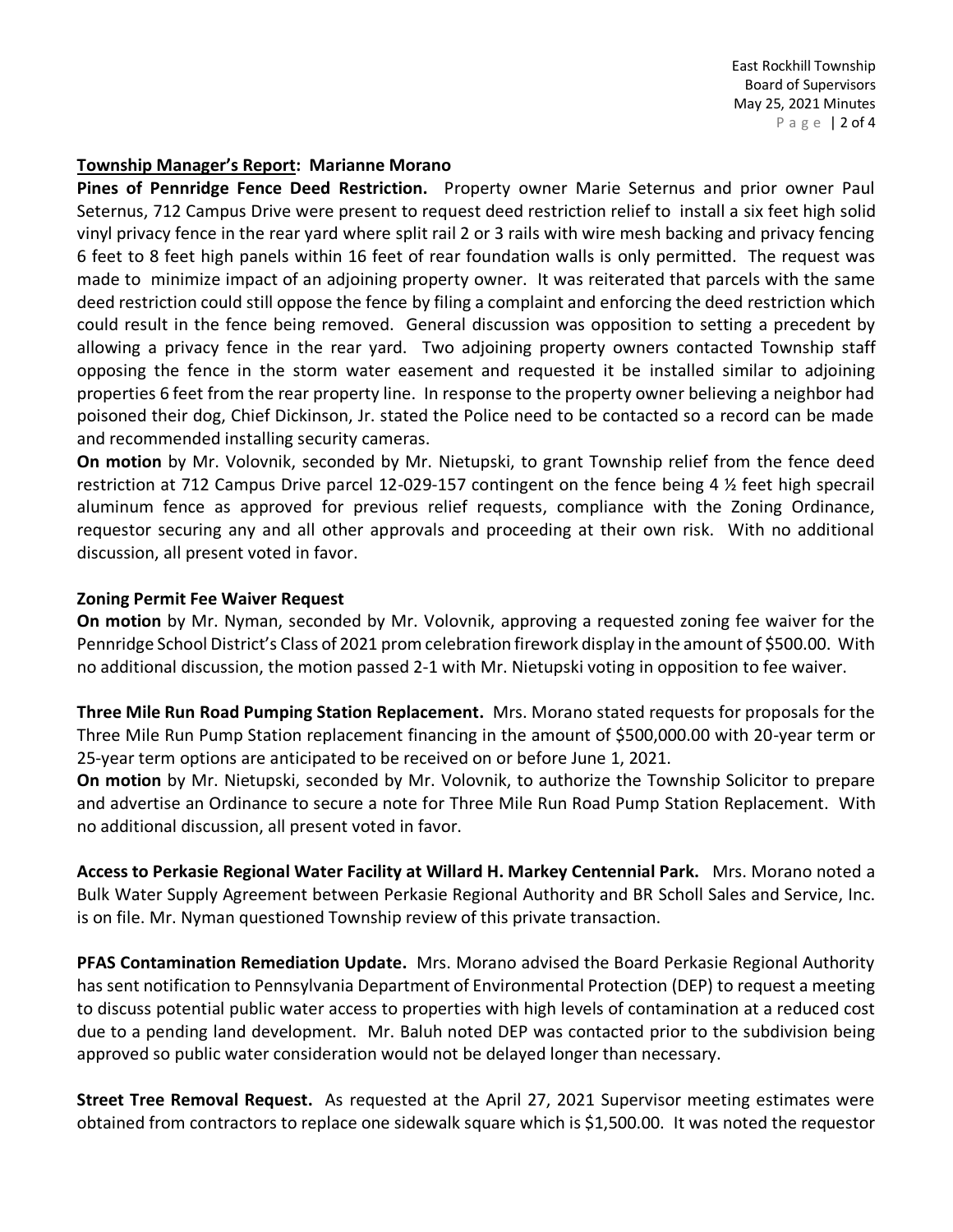at 708 Campus Drive did not respond to Township correspondence and the property has recently sold. Mrs. Morano will prepare a Resolution to memorialize requiring an escrow of \$1,500.00 to guarantee all sidewalks are repaired after a street tree is removed.

**On motion** by Mr. Nietupski, seconded by Mr. Volovnik, to approve the Township Manager Report. With no additional discussion, all present voted in favor.

# **Public Works Report: Jeff Scholl**

Mr. Scholl updated the Board on Public Works activities as of May 20, 2021. Of note, the street sweeper will be returning to roads that were oil & chipped for loose stone collection. The report is on file. **On motion** by Mr. Volovnik, seconded by Mr. Nietupski, to approve the Township Public Works Report. With no additional discussion, all present voted in favor.

# **Township Engineer Report: Steve Baluh, P.E.**

# **Release of Escrow Vouchers.**

**On motion** by Mr. Nietupski, seconded by Mr. Volovnik, to approve the Pennridge Airport Business Park Voucher Number 8 dated May 20, 2021 payable to Wynn Associates in the amount of \$492.67 for construction observation and escrow administration as presented. With no additional discussion, all present voted in favor.

**Subdivision Plan Review Status.** Review dated May 6, 2021 is in the Board's packets.

**On motion** by Mr. Nietupski, seconded by Mr. Volovnik, to accept the Township Engineer's report. With no additional discussion, all present voted in favor.

# **Township Solicitor Report: Wil Oetinger, Esq.**

**Re-Sale Use and Occupancy.** Mr. Oetinger noted at the Planning Commission meeting reviewing the McClennen Tract it was suggested subsequent buyers be required to sign off on deed restriction. Consensus of the Board was to draft an Ordinance for the McClennen Tract requiring re-sale notification.

**On motion** by Mr. Volovnik, seconded by Mr. Nietupski, to accept the Township Solicitor's report. With no additional discussion, all present voted in favor.

### **Board and Commission Reports**

# **Pennridge Regional Police Department: Chief Dickinson, Jr.**

Chief Dickinson Jr. thanked the Board and Commission for a heartfelt welcome at the Police Commission April 26, 2021 meeting. The Chief shared the April, 2021 Pennridge Regional Police activity report. The report is on file.

**On motion** by Mr. Nietupski, seconded by Mr. Volovnik, to accept the Pennridge Regional Police Department report. With no additional discussion, all present voted in favor.

### **Planning Commission Report: Anne Fenley**